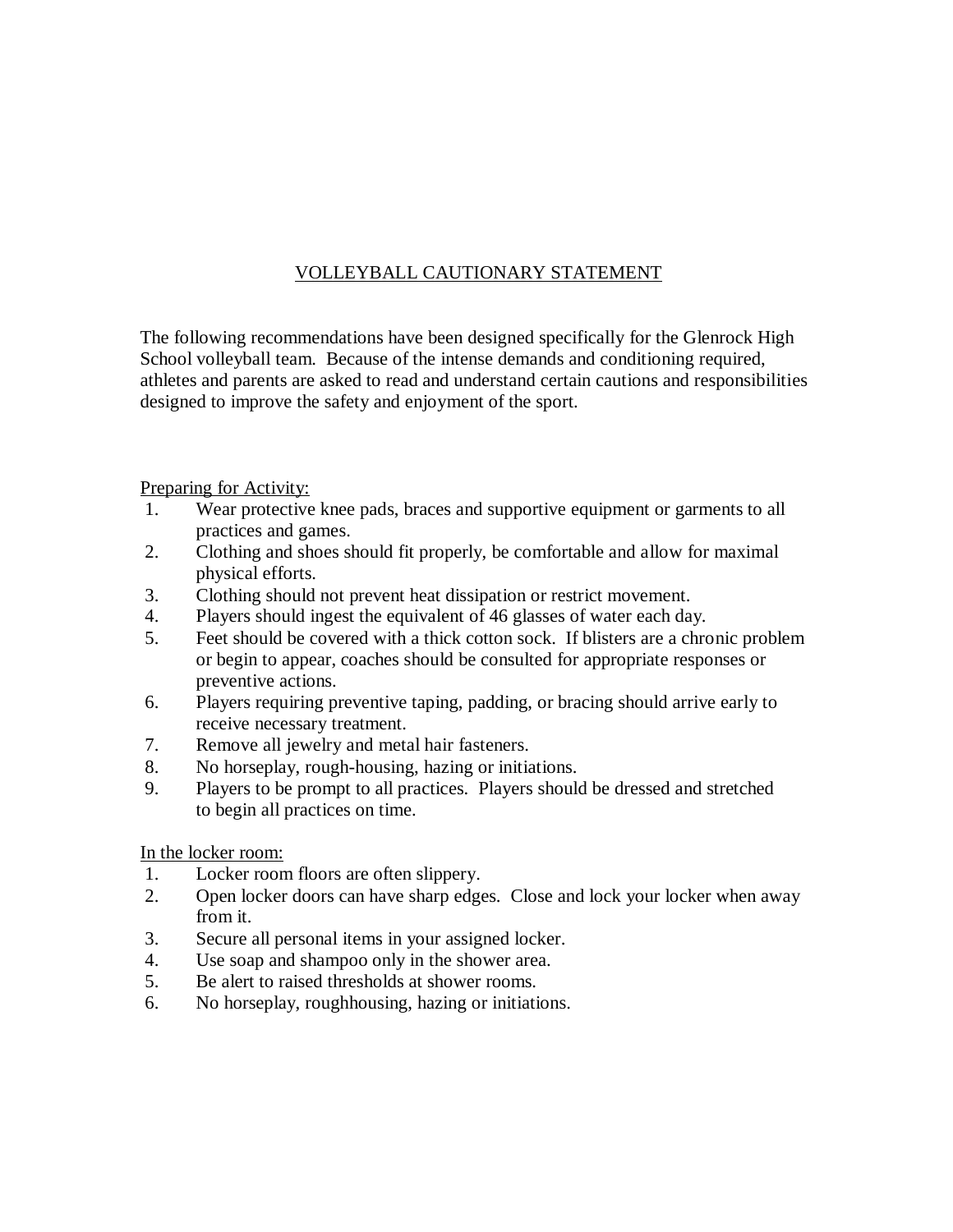Entry to contest or practice site or travel to contest/practice site:

- 1. Be alert to ramps/steps leading to practice/contest area.
- 2. Be alert to variations in surfaces of locker rooms, ramps, stairways or playing floors.
- 3. Be alert to the following:
	- a. ball carts
	- b. volleyballs in flight, rolling, rebounding, or bouncing
	- c. spiking or serving drills
	- d. nets, support poles, cables, chairs, bleachers, and official's stand
- 4. No horseplay, rough-housing, hazing or initiations.

Preparing to play:

Do all stretching exercises as directed by the coaches. Jog easy laps to warm up. When stretching or playing, keep body in proper alignment to prevent undue stress on joints, ligaments, and muscles.

Hazards specific to volleyball:

- 1. Be alert to dehydration symptoms; i.e., dry mouth, inability to cool down, dizzy/lightheaded. Ingest 46 glasses of water during the school day and additional amounts at practice.
- 2. Frequent drink breaks will be built into the practice and players should make use of each one.
- 3. Refer all injuries, illnesses, or health problems to coaches immediately.
- 4. Weight and strength training will have separate standards and progressions designed to enhance safety.
- 5. Check your weight regularly. Sudden or large losses over a month should be brought to the coaches' attention, especially if you are feeling tired or ill, or if you demonstrate cold symptoms and sore throat/swollen neck glands.
- 6. Do not hang on rims or nets.
- 7. Gather loose volleyballs and place them in storage racks. Do not follow a loose ball into an adjacent court until play is stopped in that court.
- 8. Never roll a ball under the net during play; the ball can roll under the feet.
- 9. Never throw the ball over the net; ball can hit an unsuspecting player.
- 10. Try to land on both feet while descending from a jump. This helps prevent falling, twisting, or unbalance.
- 11. While executing a defensive roll, sprawl, or dive, player must begin as low as possible to the floor with the arms fully extended away from the body. Execution with bent elbows and little or no bending of the knees may cause fractures or other injuries.
- 12. As in many team sports, the possibility of running into teammates or opponents is apparent. Jump vertically when spiking or blocking.
- 13. Volleyball utilizes the hands in various techniques; i.e., setting, blocking, serving, attacking, and digging. Players should use proper technique in order to avoid breaks, fractures, and sprains.